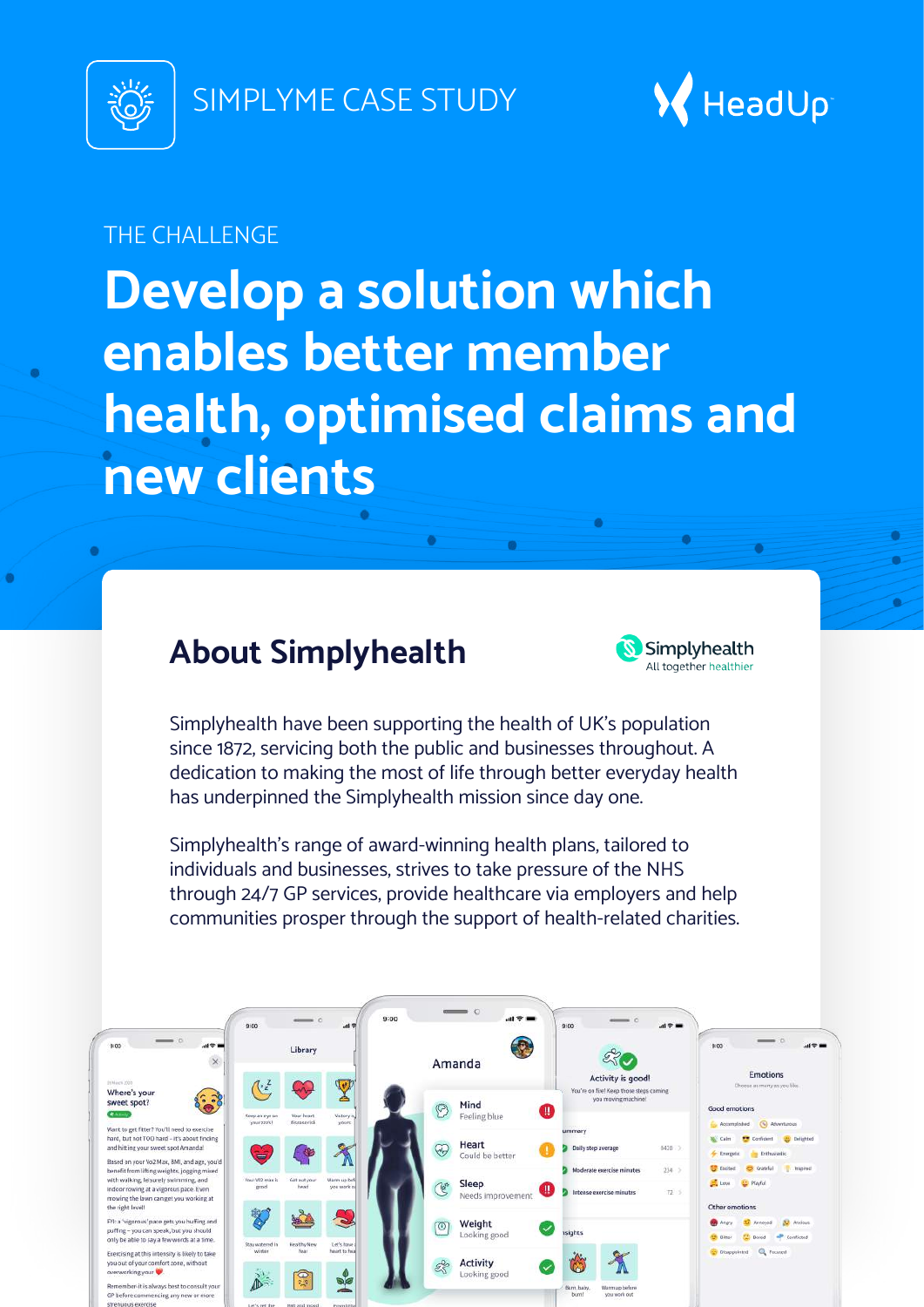## **Workstreams**

HeadUp guided SimplyHealth through the entire process to bring the SimplyMe app to market, providing ongoing support to ensure a smooth rollout and acquisition of its member base and consumer market.





# **Legal**

HeadUp's solutions are GDPR compliant and follow the highest security standards. The members data is therefore in safe hands.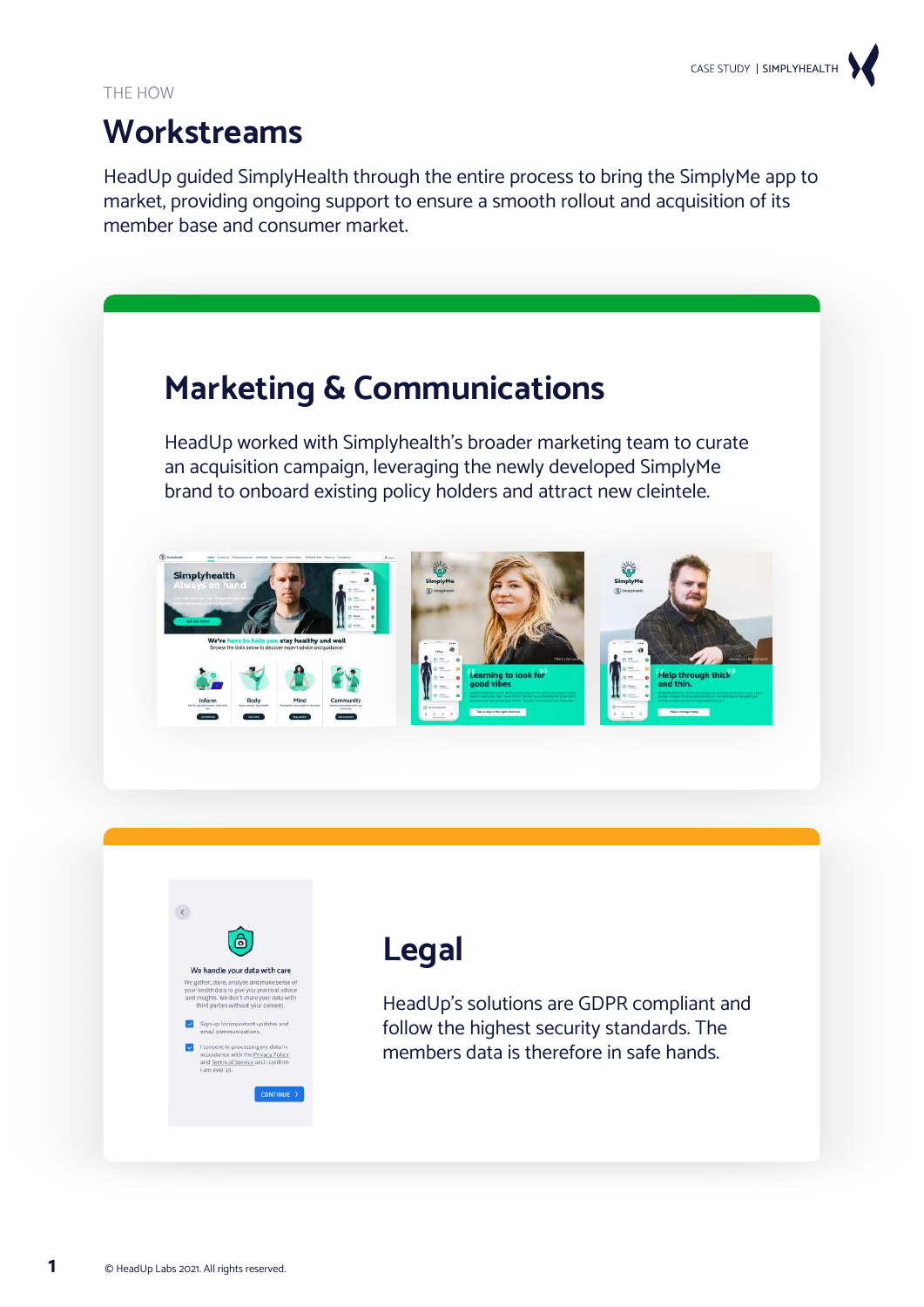## **IT & Product**

The SimplyMe rollout presented a unique challenge for the HeadUp engineering team, ultimately delivering on a set of key criteria, including:

• Accomodation of Simplyhealth's complex domain into the app, supporting their legacy systems to meet difficult delivery timelines.

• Login via OAuth 2.0 using AWS Cognito to support their custom login requirements.

• Undergoing frontend and backend penetration tests and continued commitment to delivering safe and secure software.

- Custom integration with their Member Services.
- Custom reporting and data exchanges to suit Simplyhealth's needs
- App customisation based on granular Simplyhealth user data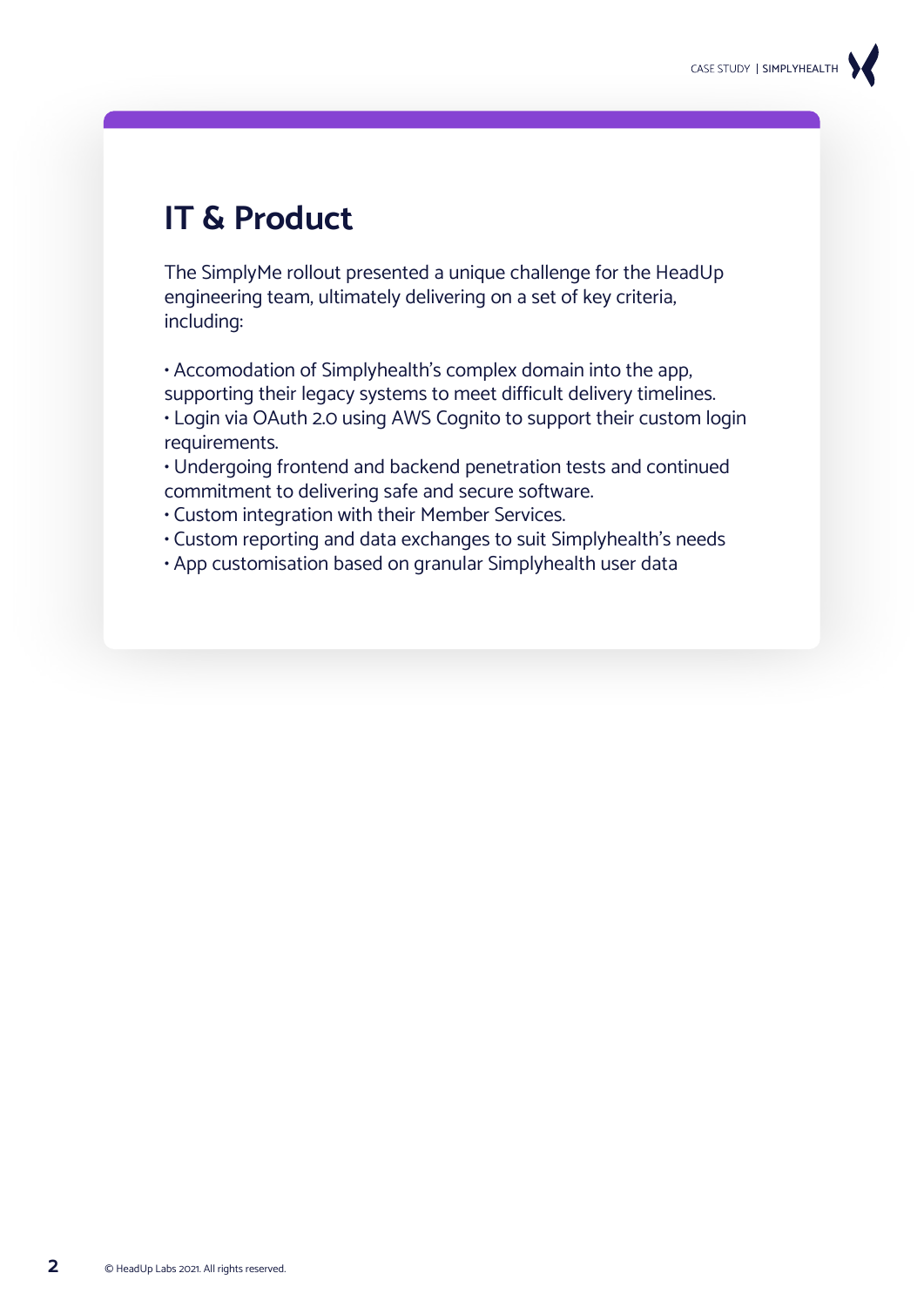#### WHAT EMPLOYEES ACHIEVED

### **Results**

 $\overline{\bullet}$ 







of members who started with an elevated heart rate saw improvement



ä

### **842,908,831**

Calories burnt through activities



CASE STUDY | SIMPLYHEALTH

**39.7 %** of members improved their overall sleep rating



**518,801** Personalised insights deployed





Members who slept too little were able to increase their sleep duration up to 33 minutes on average in 2 months (35 minutes in 3 months)



Members who walked too little were able to increase their step count by 988 on average in 2 months, 1021 in 3 months.



Members who started with an elevated RHR reduced it by an average of 4.4 bpm over 3 months

## **Outcomes & Reporting**

HeadUp's extensive reports and dashboards provided Simplyhealth with up-to-date metrics on member base health and wellbeing, clearly identifying health shifts across the 5 key areas of health. This allowed Simplyhealth to better understand current member health issues, drive further acquisition, refine policy making and assess the relevance of current services and interventions throughout their product offering.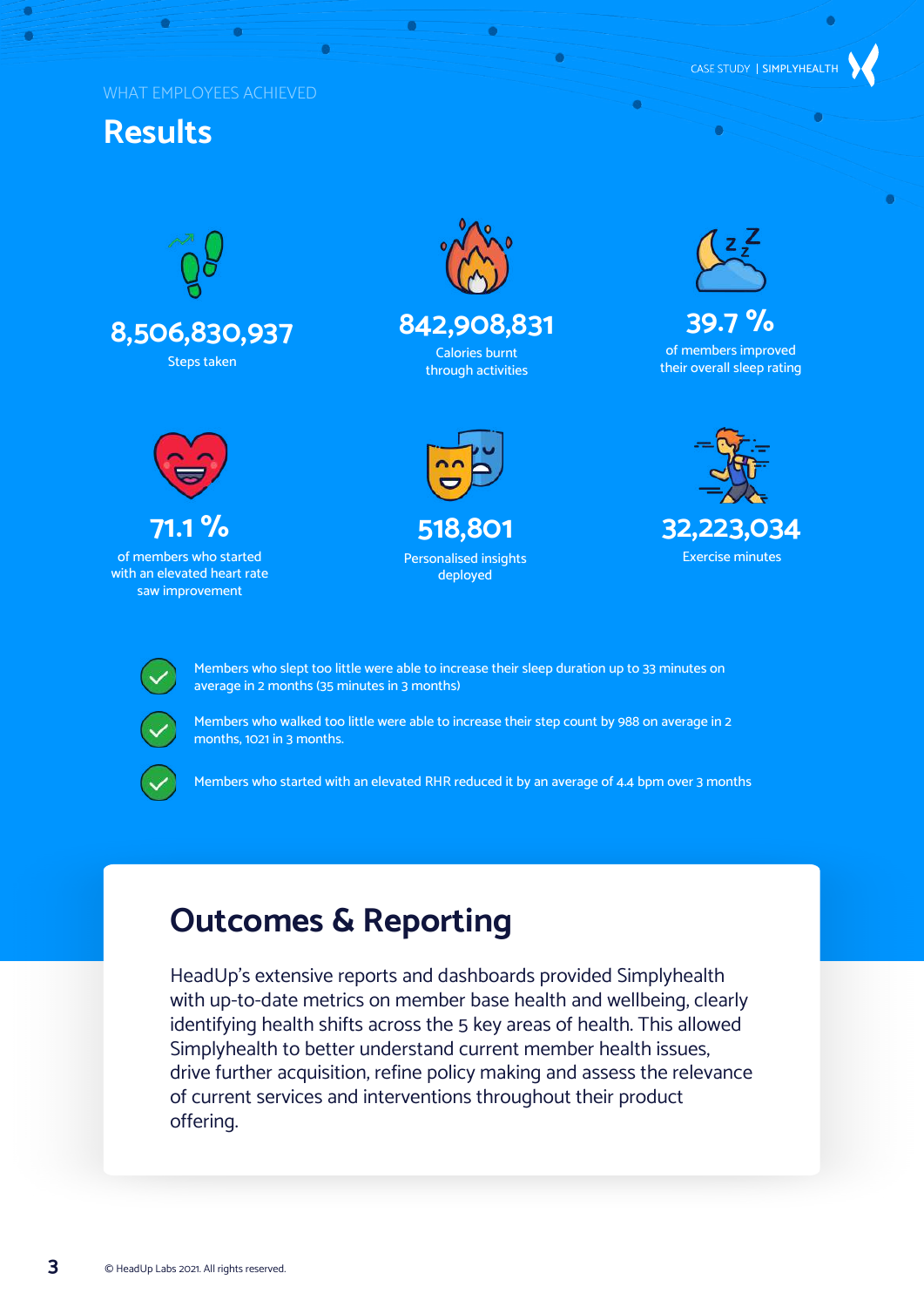ó

#### HOW HEALTH IMPROVED

 $\overline{\bullet}$ 

 $\bullet$ 

### **Health shifts**

Simplyhealth took full advantage of The Human Dashboard and clearly communicated the benefits of having 5 key ratings. Members were able to gauge where they stood across these ratings, plus a further 12 sub ratings. This feature helped motivate and guide them on a journey to better health.

 $\bullet$ 

 $\bullet$ 

Green ratings on average increased across all 5 areas. The mood and emotional health sub ratings saw the biggest improvement with a 17.2% and 27.4% increase in green ratings respectively.

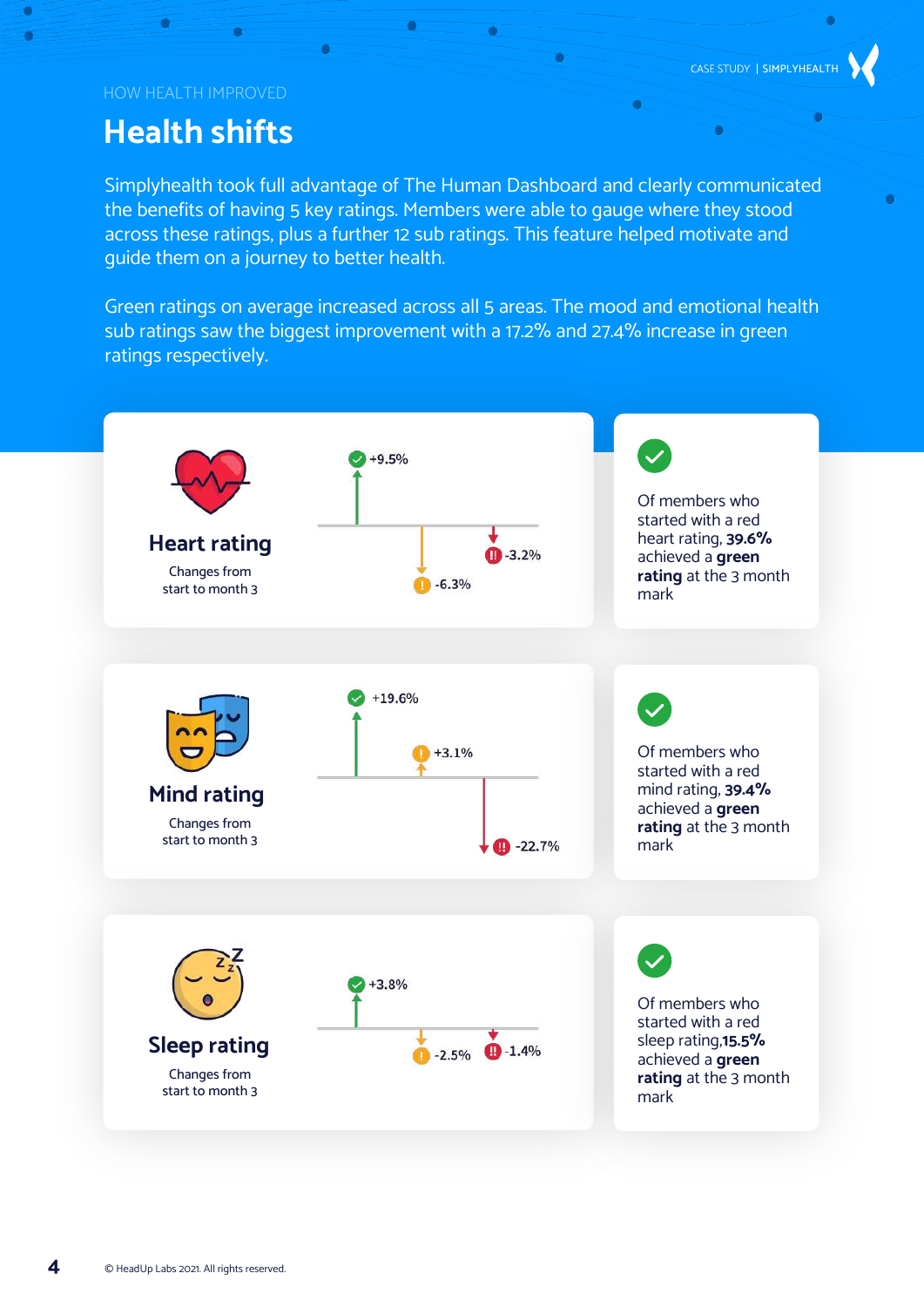

INDEPENDENT REVIEW

## **Evaluating the SimplyMe app**

In a report developed by Maru/Matchbox, SimplyHealth were able to evaluate the impact of SimplyMe in the early phases.

Throughout this process Maru/Matchbox spoke to 12 SimplyMe app users via 1hr in-depth interviews. There were 2 women and 2 men, some with compatible devices, others without and participants were 34-62 years old.

#### **Key learnings: in a nutshell**

• SimplyMe impressed from the start – the holistic view of health and wellbeing is a big draw.

• SimplyMe takes the Simplyhealth brand in a positive direction – it makes the relationship more human and personal.

#### **Reactions: initial hooks and impressions**



Issue free installation – no reports of any problems downloading or installing the app.



Intuitive and easy to use – interface and functionality praised. Entering information was simple, quick and enjoyable to do.



Tone is spot on – strikes the right balance of being friendly and personal, but not patronising. Users like the fact it's less formal than other communication they receive from Simplyhealth.



Insightful and informative – library is commonly mentioned as a highlight providing helpful hints in bitesize format, and teaching users new things.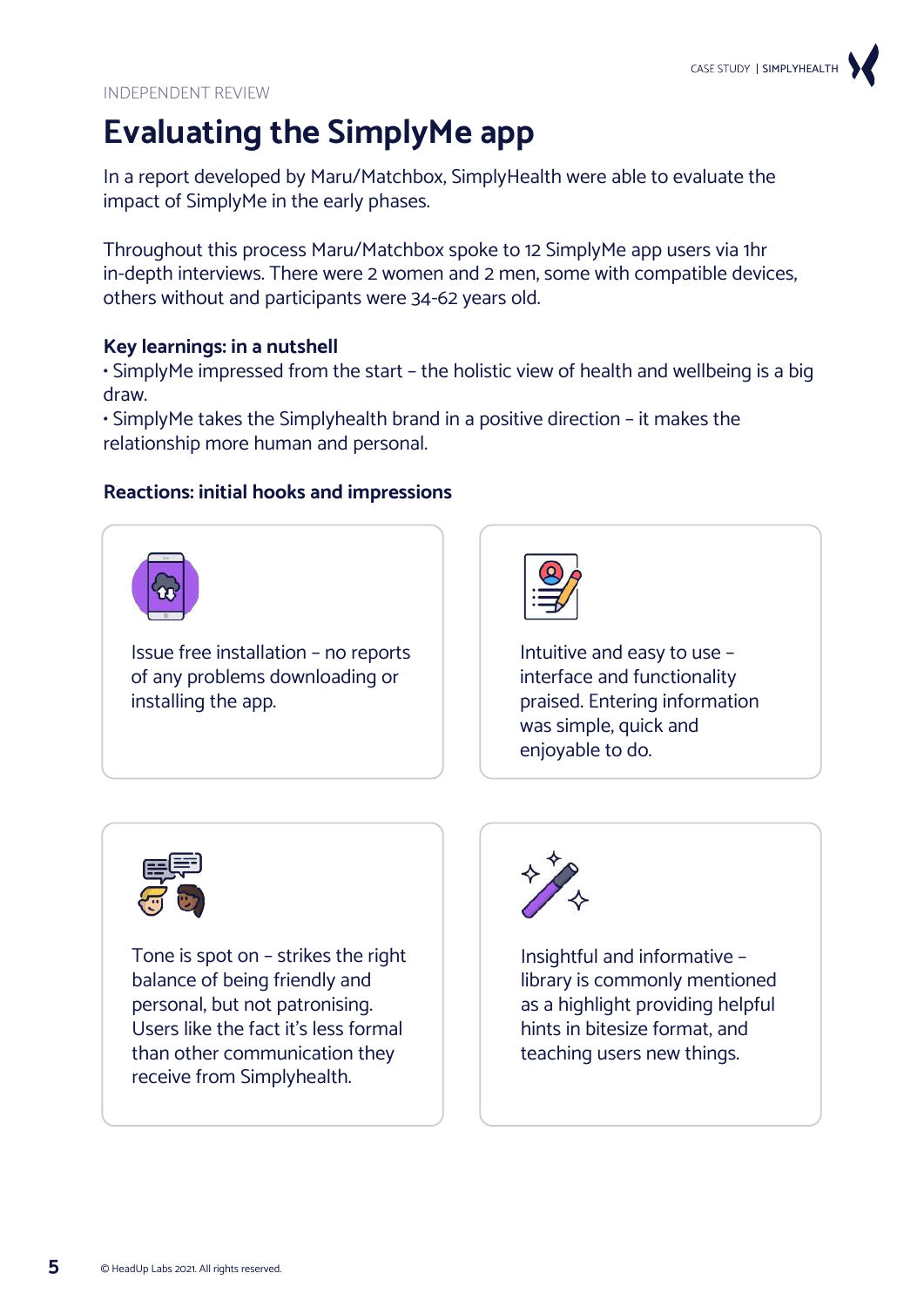# **SimplyMe positively changed perceptions of the brand, making the relationship more human and personal**



# 66

### **SimplyMe has the potential to transform the way the brand is viewed – building a more emotional connection between Simplyhealth and customers that doesn't currently exist.**

"I wouldn't have thought they [Simplyhealth] would have put an app like that together...It's a nice surprise...feels like a natural progression for them to come into the 21st century...it does give them an aspect of caring about their clientele, how can we make it better for you, how can we make your health better...feels like they're a compassionate, forward thinking organisation who are looking out for their clients."

#### FEMALE, AGED 37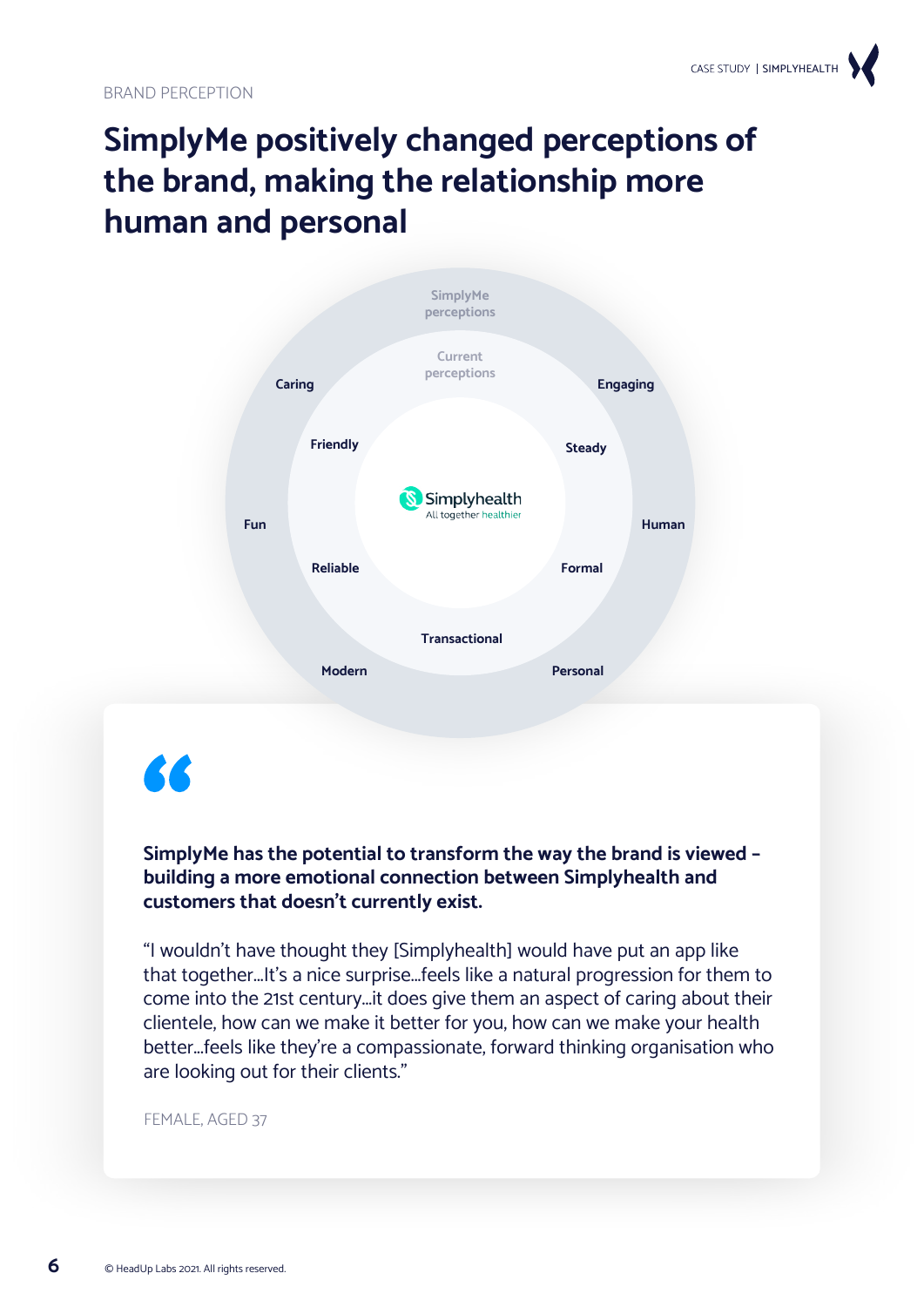## **Member reactions**

### **Eye-opening insights**

"I really like it, the ease of the app to be honest... it gave you a lot of insights... it comes up with little bits and pieces you can take away from it yourself".

### **Keeping health fun**

"...it felt newer...fresher, brighter... more fun!"

JULIA

#### **LORRAINE**

### **Bitesize goals to maintain motivation**

"I really like the little goals that you can set yourself to improve your wellbeing overall, reduce your portion sizes and set yourself those small challenges to make the bigger changes"

KENNA

### **Fun and engaging**

"I like the graphics especially. I thought it was very bright and really caught your attention. And that made it easier to do the initial set-up because you fill in quite a lot of information initially, but you don't really realise because there aren't many words, and it's bright, so it made it really easy."

MARY